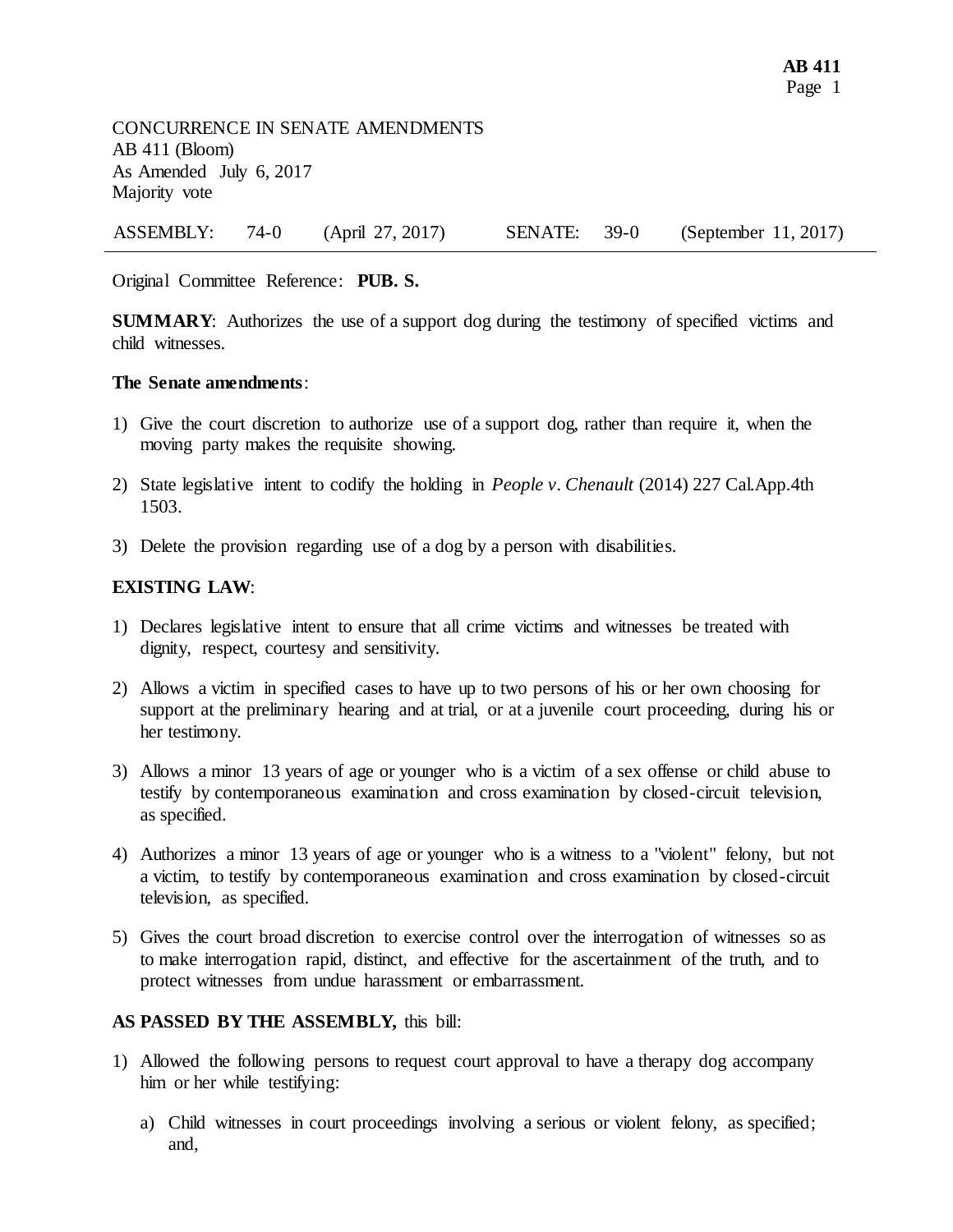- b) Victims entitled to testify with support persons.
- 2) Required the party seeking to utilize the therapy or facility dog to file a motion with the court which describes:
	- a) The training or credentials of the therapy or facility dog;
	- b) The training of the therapy or facility dog handler; and,
	- c) Facts justifying that the presence of the therapy or facility dog may reduce anxiety or otherwise be helpful to the witness while testifying.
- 3) Required the court to grant the motion if the moving party makes a showing that the dog and handler are suitably qualified and will reasonably assist the testifying witness, unless the court finds that the use of the dog would cause undue prejudice to the defendant or would be unduly disruptive to the court proceedings.
- 4) Required the court to take appropriate measures to make the presence of the dog as unobtrusive and least disruptive as possible, including having a handler accompany the dog in the courtroom at all times.
- 5) Required the court to give appropriate jury instructions, upon request, designed to prevent prejudice for or against any party.
- 6) Allowed the court to remove the dog from the courtroom to maintain order, or to ensure the fair presentation of evidence.
- 7) Defined a "child witness" as any witness who is under the age of 18 at the time of testifying.
- 8) Defined a "facility dog" as one "that has successfully completed a training program in providing emotional comfort in a high stress environment for the purpose of enhancing the ability of a witness to speak in a judicial proceeding and reducing his or her stress level, provided by an assistance dog organization accredited by Assistance Dogs International or a similar nonprofit organization that sets standards of training for dogs, and that has passed a public access test for service animals."
- 9) Defined a "therapy dog" as one "that has successfully completed training, certification, or evaluation in providing emotional support therapy in settings including, but not limited to, hospitals, nursing homes, and schools, provided by the American Kennel Club, Therapy Dogs Incorporated, or a similar nonprofit organization, and has been performing the duties of a therapy dog for not less than one year."
- 10) Defined a "handler" as "a person who has successfully completed training on offering an animal for assistance purposes from an organization accredited by Assistance Dogs International, Therapy Dogs Incorporated, or a similar nonprofit organization, and has received additional training on policies and protocols of the court and the responsibilities of a courtroom dog handler."
- 11) Provided that this section does not limit the use of a service dog by a person with a disability.

**FISCAL EFFECT**: Unknown. This bill is keyed non-fiscal by the Legislative Counsel.